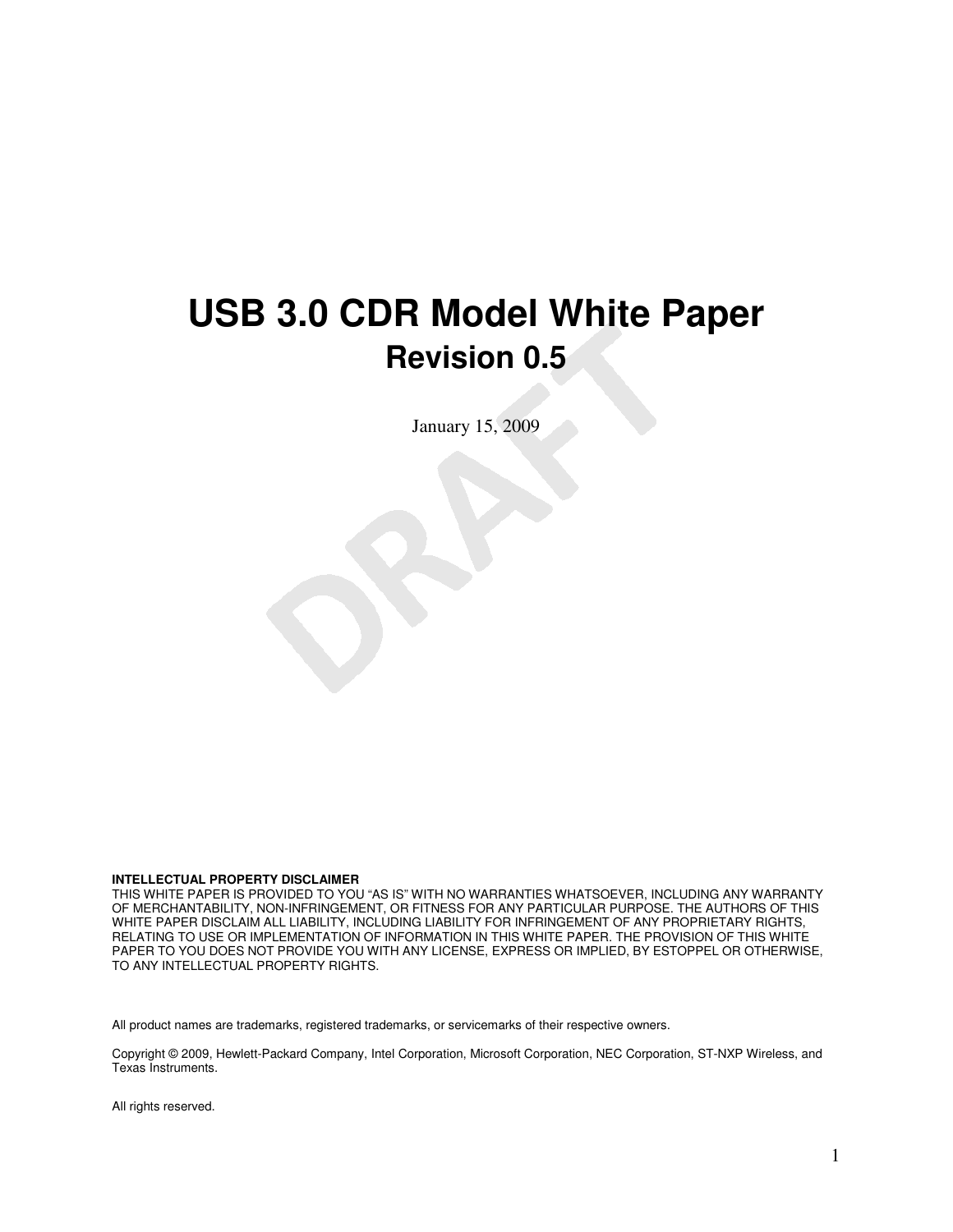### **About This Document**

This paper describes the origin of the Jitter Transfer Function (JTF) and the slew rate limit for SuperSpeed USB. Traditionally serial architectures based the JTF on linear PLL models. In SuperSpeed USB the JTF is based on a digital Clock and Data Recovery circuit (CDR).

Spread spectrum clocks (SSC) present special challenges to the clock and data recovery circuit (CDR). This is due to the large, low frequency difference between the local clock and the incoming data. New to the USB 3.0 specification is the phase jitter slew rate requirement that helps bound the impact of the SSC on the CDR. An abstract model of the CDR is presented and the impact of SSC to this circuit is shown.

The overlap between the JTF and the phase jitter slew rate limit is shown, and a Matlab® script for performing the phase jitter slew rate measurement is provided.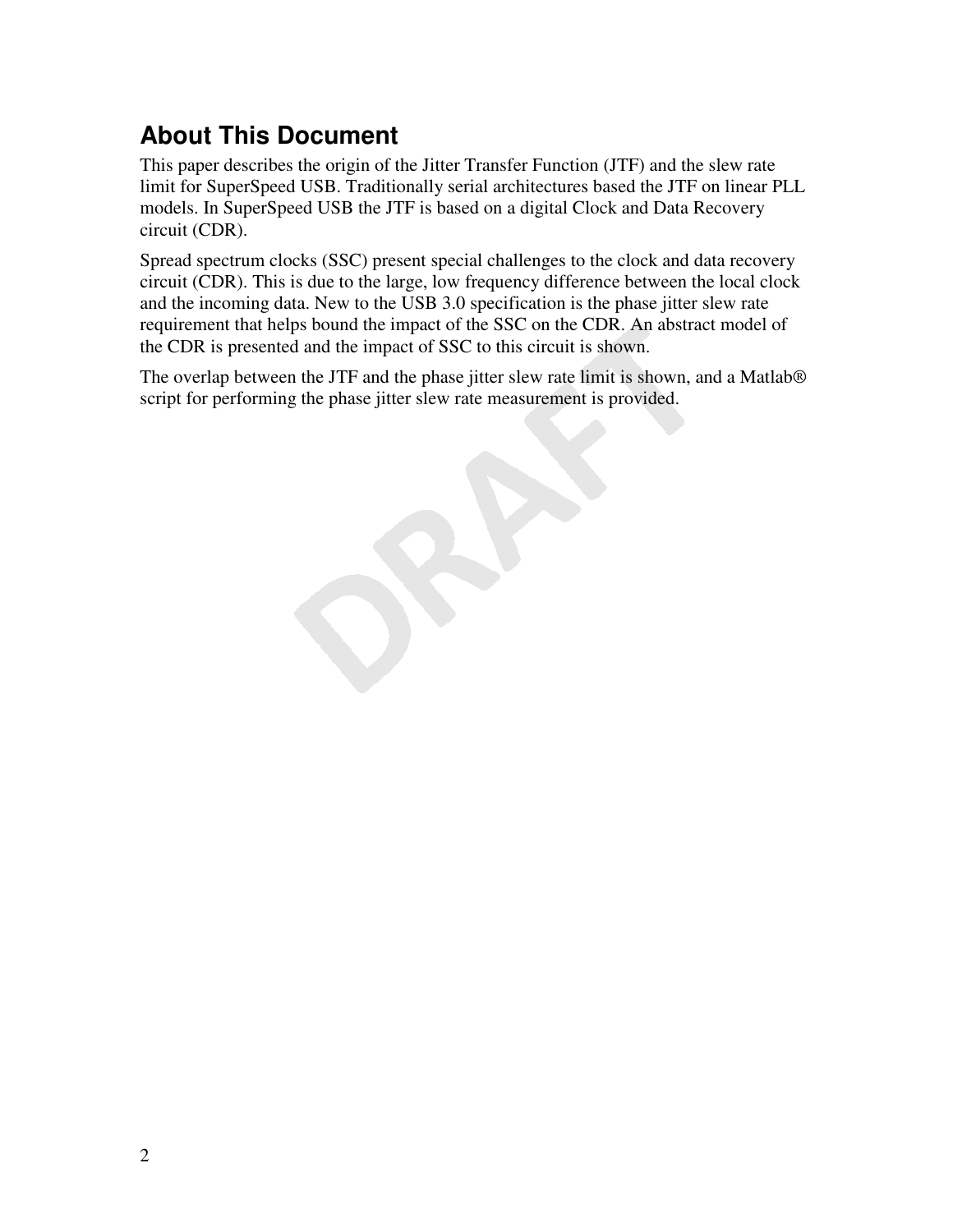### **SuperSpeed USB Clocking and Jitter**



**Figure 1: SuperSpeed USB clocking and jitter architecture** 

An overview of SuperSpeed USB clocking is shown in Figure 1. The host and device each have a separate reference clock that includes spread spectrum. Spread spectrum is described in detail later. The reference clock frequency is multiplied up to the bit rate by the PLL and used to transmit the data at the bit rate. It is also sent to the clock recovery circuit and used to generate the recovered clock. The recovered clock is then used to sample the data.

#### *Jitter is the timing error between the actual sampling edge and the ideal sampling point for the data.*

Jitter is always a relative measurement between the sampling clock and the ideal sampling point for the data. In an oscilloscope the sampling clock is a high precision time base. In a serial link, the sampling clock is the output of the clock recovery circuit. The job of the clock recovery circuit is to line up the sampling clock to the center of the data eyes.

The clock recovery circuit has a transfer function from the input data edges to the recovered clock. The function is called the clock recovery function and it sets the minimum behavior required of the clock recovery circuit. This function is designated as *HCDR*. It is this function *HCDR* that is used to determine the Jitter Transfer Function (JTF) of the serial specification.

*HCDR* is critically important to the specification of the serial link. It establishes a minimum behavior of the receiver and the transmitter that is required for interoperability between two components. If the receiver meets or exceeds the clock recovery function, *HCDR*, and the transmitter outputs less jitter than the JTF, then the devices will interoperate properly. If the receiver does not meet the clock recovery function *HCDR* or the transmitter outputs excessive jitter, the link will have an increased bit error rate or will not work at all.

In generating the recovered clock the clock recovery circuit looks at the data transitions. It is the data transitions that define the phase of the data. The times of the data transitions can be recorded into a continuous record, *tn*, of the times of the edge crossings for each transition bit. For modeling purposes an edge can be interpolated even if a transition did not occur. This is shown in Figure 2.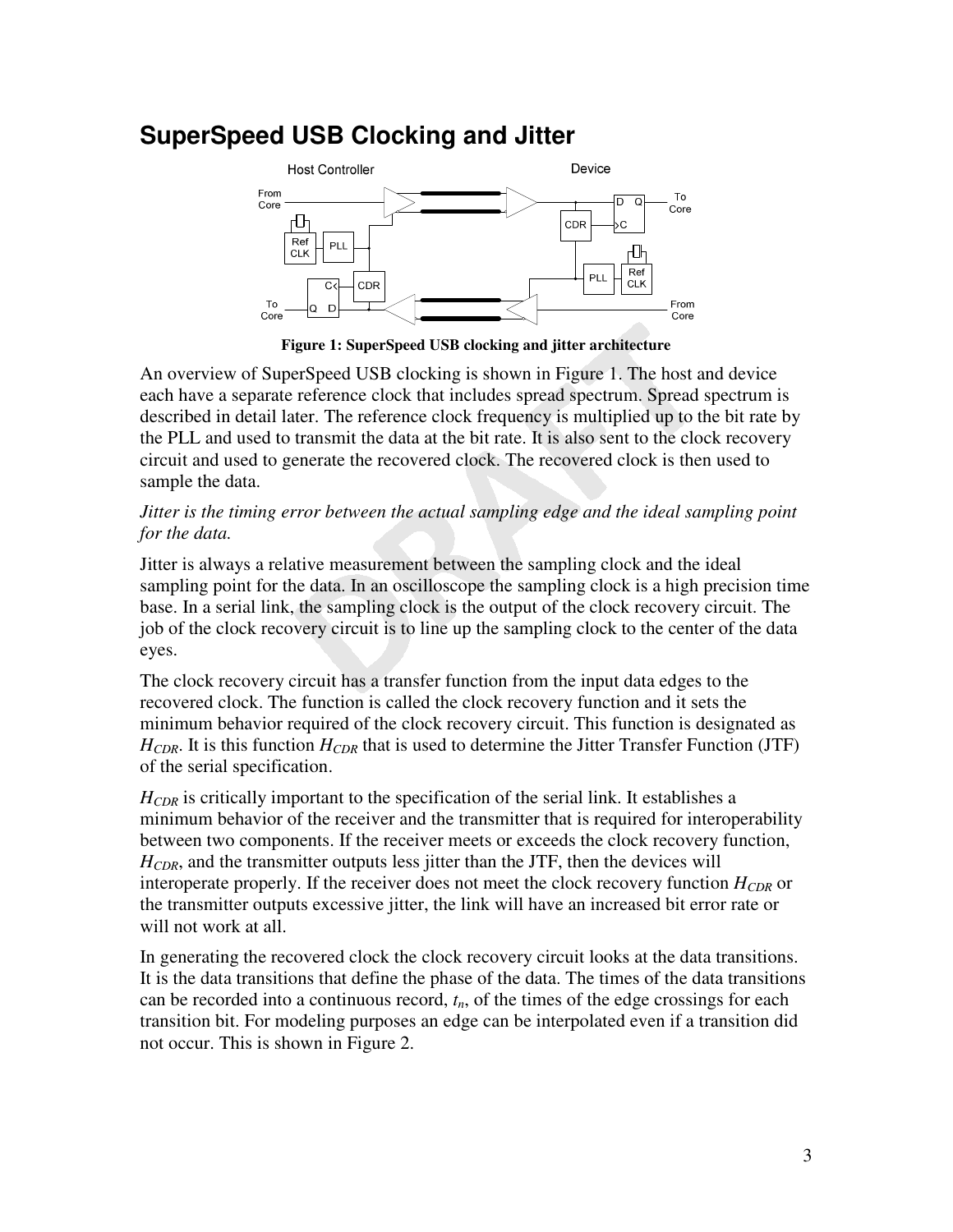

**Figure 2: Time stamps of the edge crossings** 

The input to the clock recovery circuit is the edge crossings, *tn*, while the output is the edge crossings of the recovered clock, *rn*. The clock recovery function, *HCDR*, is the transfer function of  $t_n$  to  $r_n$ .

The Z- transform of  $t_n$  is  $T(z)$ , and is just written *T*. Likewise, the transform of  $r_n$  is  $R(z)$ and is written as *R*. These will be used to model the clock recovery circuit and to derive the JTF. The transfer function, *HCDR*, of the clock recovery circuit is then

$$
(1) \tH_{CDR} = \frac{R}{T}
$$

or

 $(R)$   $R = T \cdot H_{CDR}$ 

### **SuperSpeed USB Digital CDR**

In a communications link, data is sampled into a latch by a clock. The difference in time between the center of the data eye and the sampling clock is the jitter. In a perfect system, jitter is non-existent and the data is sampled at the optimum location in the center of the data bit. In a practical system, the clock and data are misaligned due to various physical processes. The jitter budget allocates the error to each of the components of the transmitter, the media and the receiver. This error component is also called the eye closure. Of course, the total jitter budget must be less than the total unit interval (UI) or a sampling error will occur.

In USB the receiver recovers the clock from the data by digitally adjusting the phase of the local clock to try to match the phase of the incoming data as closely as possible. The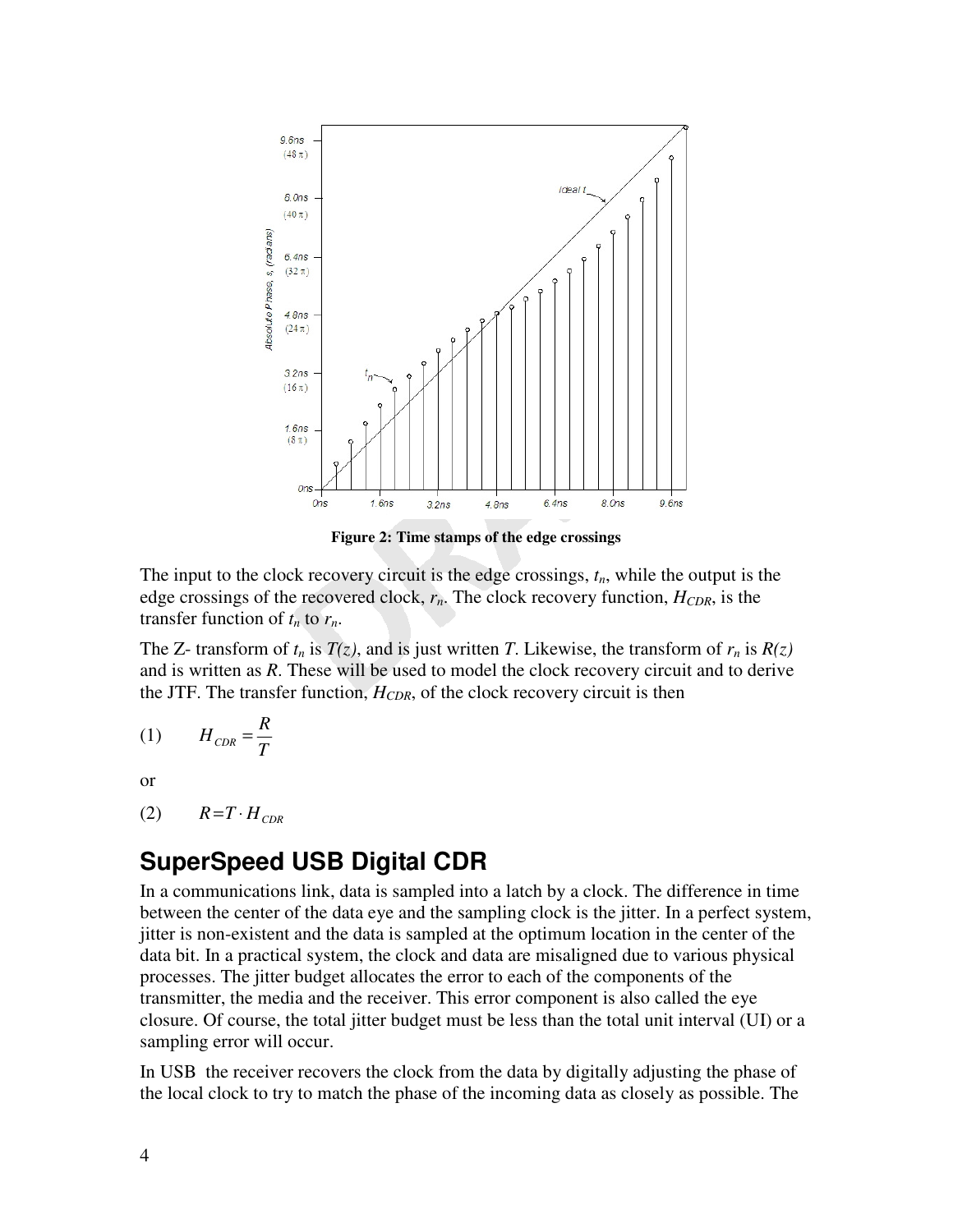difference of the phase of the recovered clock and the data is a timing error, or jitter. The clock recovery circuit is shown in the following block diagram.



**Figure 3: Receiver clock and data recovery** 

Generally we assume that the clock recovery circuit is well behaved and has a frequency domain response, *HCDR*. Given the record of edge crossings of the data, *tn*, and the transform of  $t_n$ , *T*, we can calculate the eye closure,  $\Delta_{eye}$ , in the frequency domain as

$$
(3) \qquad \Delta_{eye} = T - R \,,
$$

applying (2),

$$
(4) \qquad \Delta_{eye} = (T - T \cdot H_{CDR})
$$

factoring,

$$
(5) \qquad \Delta_{eye} = T\left(1 - H_{CDR}\right)
$$

The jitter transfer function is defined as

(6) 
$$
H_{JTF} = (1 - H_{CDR})
$$

This allows us to write express the eye closure in terms of the data edge crossings and the jitter transfer function:

$$
(7) \qquad \Delta_{eye} = T \cdot H_{JTF}
$$

The clock recovery circuit's transfer function is low pass, since the clock recovery circuit needs to look at many samples in order to create the recovered clock. In the simplest case this amounts to an averaging function which is a low pass response. The low pass nature of the clock recovery circuit gives an eye closure that is high pass. High frequency jitter in the data will not be tracked and will directly close the eye, low frequency jitter that is not tracked will close the eye. Low frequency jitter that can be perfectly tracked does not close the eye.

The eye closure caused by a transmitter is measured by applying the JTF to the jitter generated by the transmitter. The frequency domain JTF and the separation between tracked and untracked regions is shown in Figure .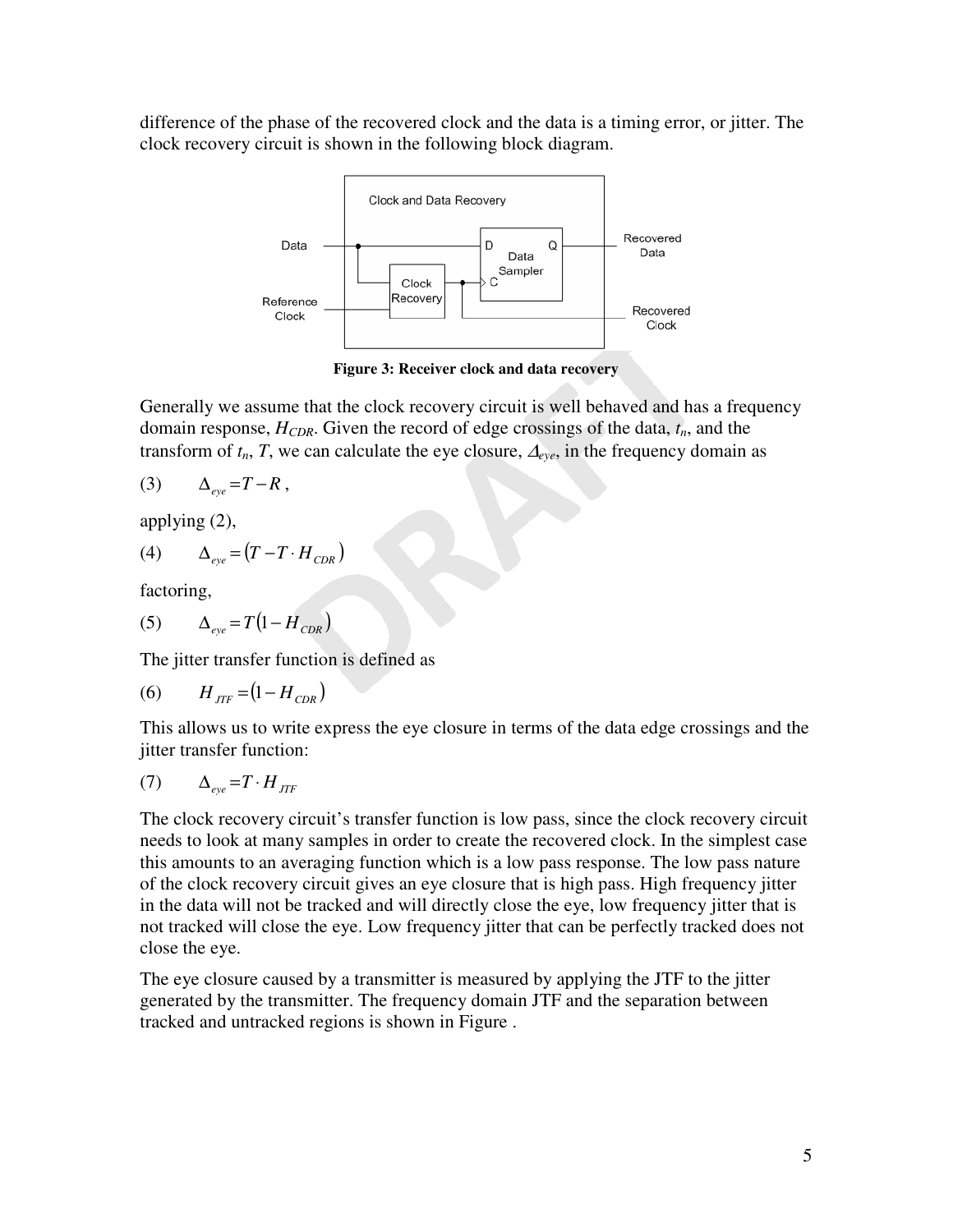

**Figure 4: Jitter Transfer Function** 

The total jitter (eye closure at the sampling latch) is due to the CDR tracking error on the left of the graph **plus** the higher frequency jitter that the CDR is not expected to track.

Clearly, the transfer function of the clock recovery circuit is critical in developing the SuperSpeed USB budgets. In the USB 3.0 specification *HCDR* is given as a second order low pass function with a -3dB corner frequency of 10 MHz, this gives the JTF as a second order high pass function with a -3dB corner frequency of approximately 4.9 MHz.

The actual implementation of the clock recovery circuit is digital and non-linear, so a linear model does not adequately describe the behavior of a typical digital implementation. This means that the jitter measured through the JTF could meet the jitter specification but the actual implementations of the clock recovery circuit would fail to track the jitter properly. The phase jitter slew rate specification was added to further limit the transmitter jitter and media jitter in such a way that a digital clock recovery circuit can recover the clock. This is described in detail later in this paper.

### **Spread Spectrum Clocks**

A significant challenge of the clock recovery circuit is to track the jitter at the spread spectrum frequency. This large phase jitter is important to the behavior of H, and therefore the JTF.

Spread spectrum clocks (SSC) are used to lower electromagnetic emissions at any one particular frequency for FCC compliance. The clock frequency is varied between *f*, the reference clock frequency, and 0.995*f* at a rate between 30 KHz and 33 KHz. The average frequency is

(8) 
$$
f_{avg} = \frac{f + 0.995f}{2} = 0.9975f
$$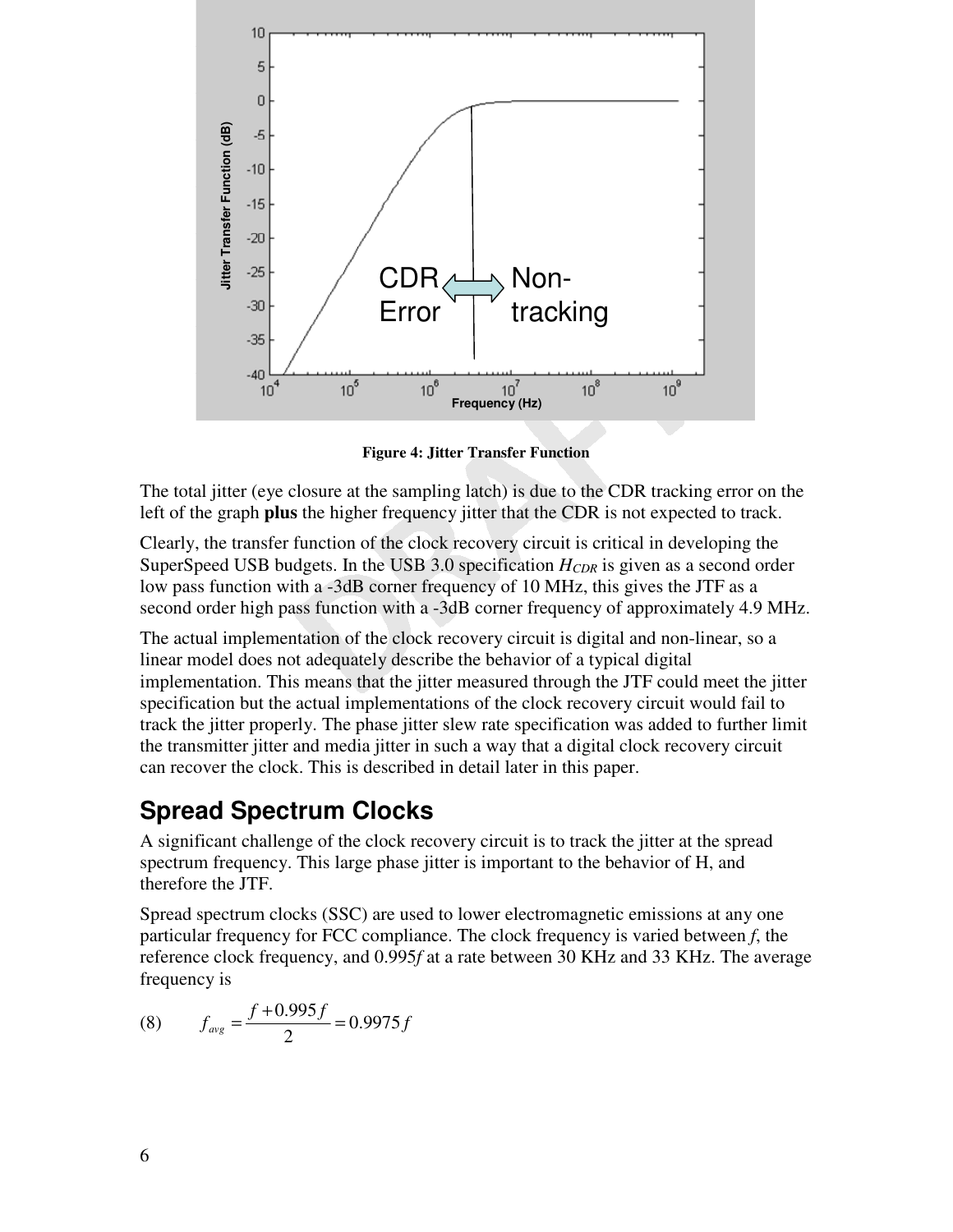The maximum phase jitter of the SSC can be calculated by integrating the instantaneous frequency and subtracting out the average for all the times the UI is over (or under) the average UI.

This amounts to integrating the shaded area of one of the triangles in Figure with *faverage*  $= 0.$ 



**Figure 5: SSC Frequency Modulation** 

The area of each shaded triangle in Figure is one-half of the product of the base and the height:

$$
(9) \qquad \phi_{\text{max}} = 20 \, ns \cdot f \,,
$$

in units of radians. The phase starts from 0 and increases to 20 ns, then decreases back to 0. This is can be approximated by a sinusoid of amplitude 10 ns.

The change in period can be calculated as the inverse of the frequency. This gives

(10) 
$$
\Delta T = \frac{1}{f - 0.005 f} \approx 1.005 T
$$

The maximum period change is therefore  $\Phi'_{\text{max}} \approx 0.005T$ . Graphically, the period jitter is shown in Figure .



**Figure 6: Period Jitter of SSC**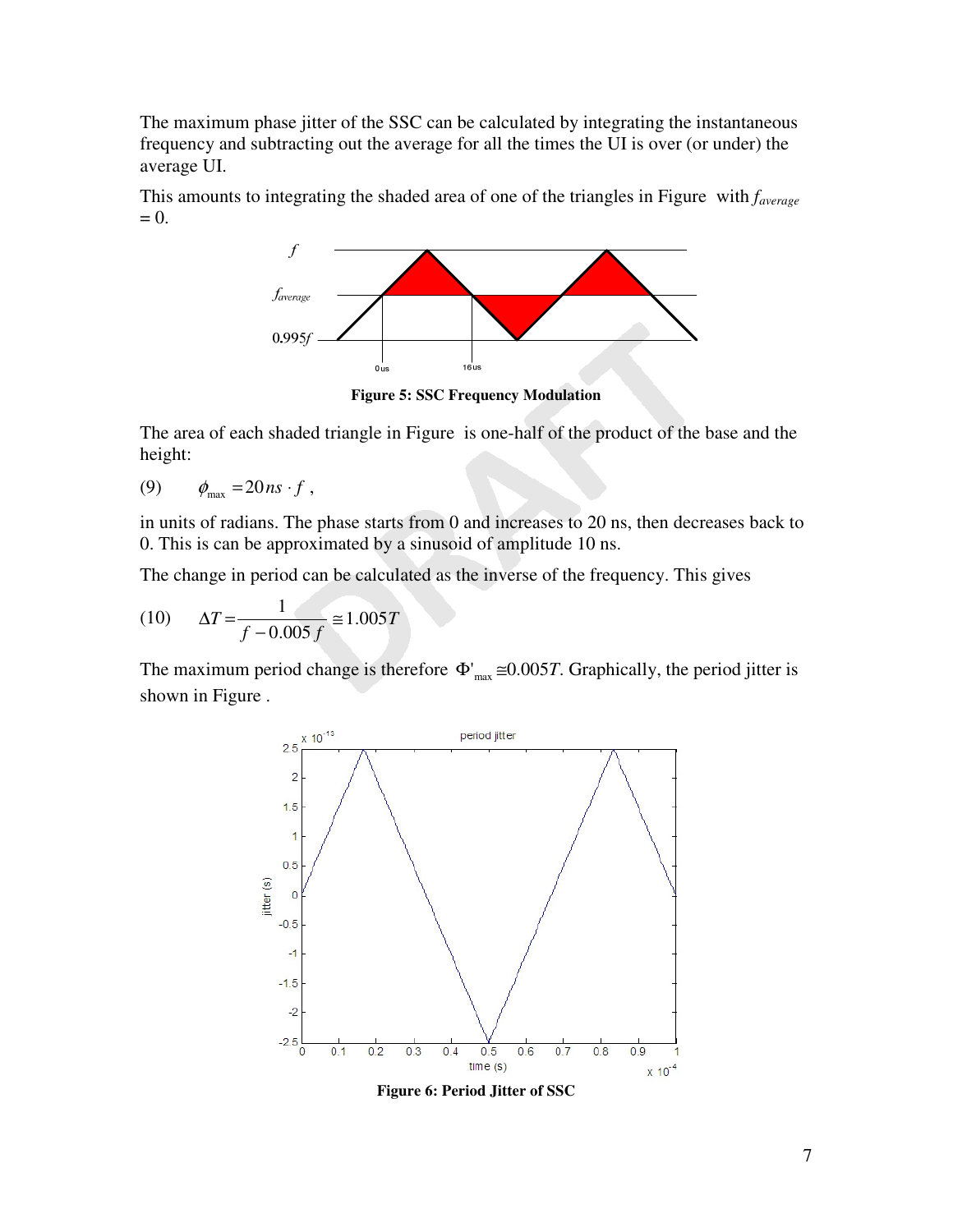Taking the cumulative sum of the period jitter gives the phase jitter. This is shown in Figure along with the sinusoid approximation.



**Figure 7: Phase Jitter of SSC** 

For the remainder we assume that the two sides of the link have independent SSC domains. This doubles the amplitude of the SSC phase jitter that must be tracked to 20 ns. Therefore, in the above example the maximum slew rate due only to the SSC is computed to be:

(11) 
$$
\frac{d}{dt} [(20ns)\sin(2*pi*33,000*t)]\Big|_{t=0} = 4.1667 \frac{m}{s}
$$

However, additional margin is required to take into consideration the use of other SSC profiles and for the superposition of other jitter components. We generate this margin by doubling the SSC phase jitter amplitude to 40 ns at the maximum SSC frequency of 33 KHz. With these assumptions the maximum slew rate that must be tracked is once again found by taking the derivative of the phase jitter at the zero crossing,

(12) 
$$
\frac{d}{dt}[(40ns)\sin(2*pi*33,000*t)]\Big|_{t=0} = 8.3 \frac{ms}{s}
$$

### **Digital Clock Recovery**

#### **Introduction**

In this section the model of the digital clock recovery is presented. The conclusion is that for modern digital clock recovery circuits, there is a frequency band where the slew rate of the phase becomes the limiting factor of the clock recovery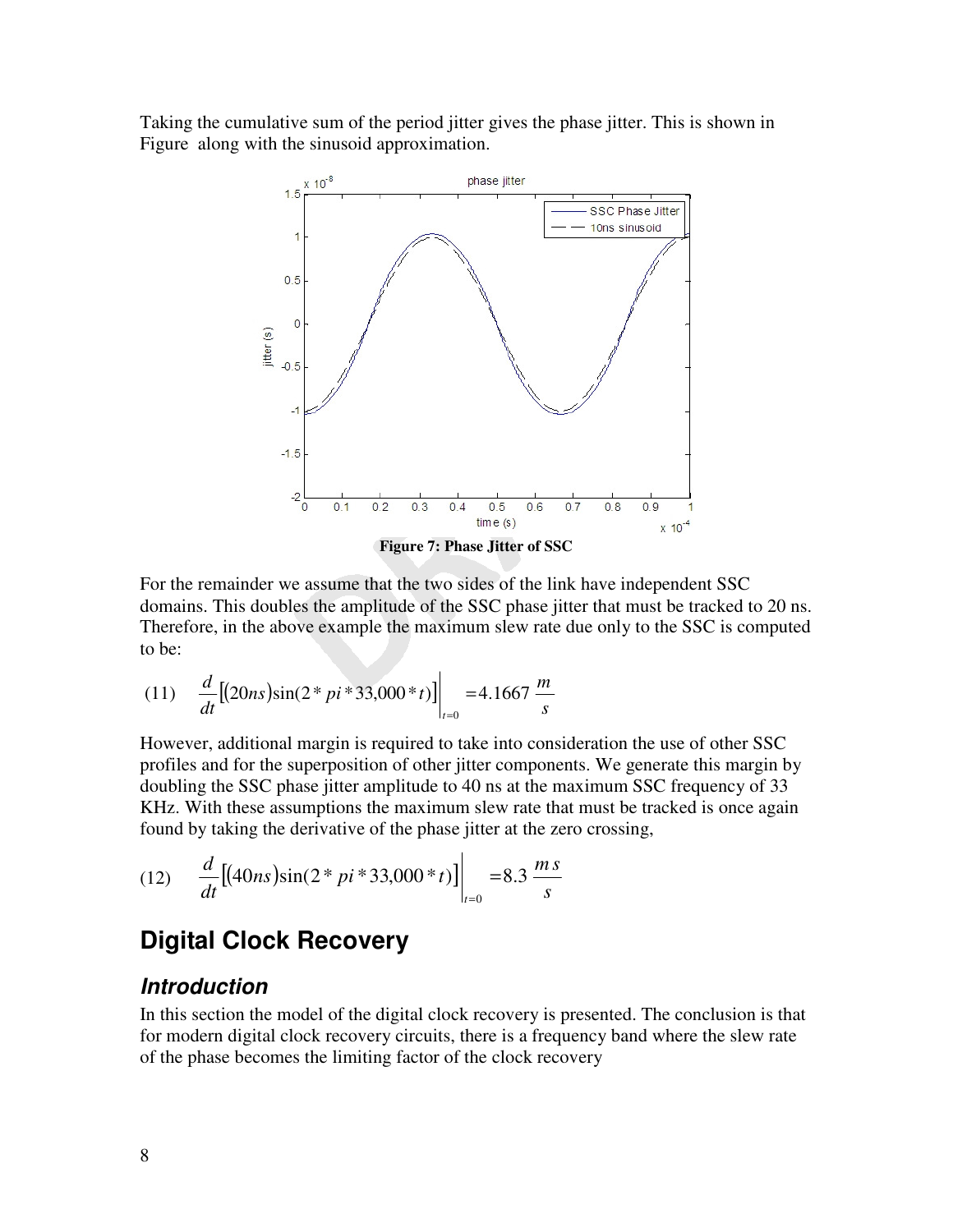### **Clock Recovery**

The first serial architectures used an analog phase locked loop to generate the recovered clock. Modern low cost serial architectures are digital based. Two popular digital CDR architectures are phase interpolation and over-sampling types.

The specification of *HCDR*, and therefore the JTF, is not intended to define a particular implementation. However, investigation into typical implementations of these circuits showed that the low frequency circuit performance is limited by the phase jitter slew rate. A simple model of the clock recovery circuit is helpful in understanding this requirement.

Conceptually a digital tracking loop is shown in Figure . A binary phase detector (also called a bang-bang phase detector) looks at the current phase of the data compared to the current phase of the recovered clock. The phase detector does not give magnitude information about how far the phase is misaligned, only that the phase is early or late.

This comparison is repeated over many unit intervals (UI) and the early/late results are accumulated. Some type of filter algorithm is applied to the results and an adjustment to the recovered clock is made as necessary. In a phase interpolator this involves moving the position of the reference clock; in an over sampling architecture it involves selecting a different sample for the data. Both architectures can be thought of as moving a fixed step in time. In general, the step size is a fixed quantity.



**Figure 8: Phase Interpolator Block Diagram** 

For a periodic function, the frequency difference is the derivative of the phase difference. The frequency of the reference clock is bound with respect to the data clock by the specification, so the rate of the phase adjustment must be sufficient to overcome frequency differences between the incoming data and the local reference clock.

The maximum rate of change that can be generated by the FSM is equal to the product of the step size and the update rate. However, practically it is often not possible to achieve this rate due to the fact that normal data does not have a transition on every bit (only a Nyquist pattern has this feature).

Large step sizes will track greater frequency deltas, since the phase will move farther with each adjustment. Since the phase detector is of the bang-bang type, the FSM will always dither by at least one step, this is also called self-noise. This dither is an error in the sampling location and is a consideration when choosing the maximum allowed step size. Smaller step sizes give smaller dither errors but cannot track larger frequency offsets.

The rate of the early/late decisions coming into the FSM is determined by the number of transitions in the data. Since this is a random quantity the FSM is not a regularly sampled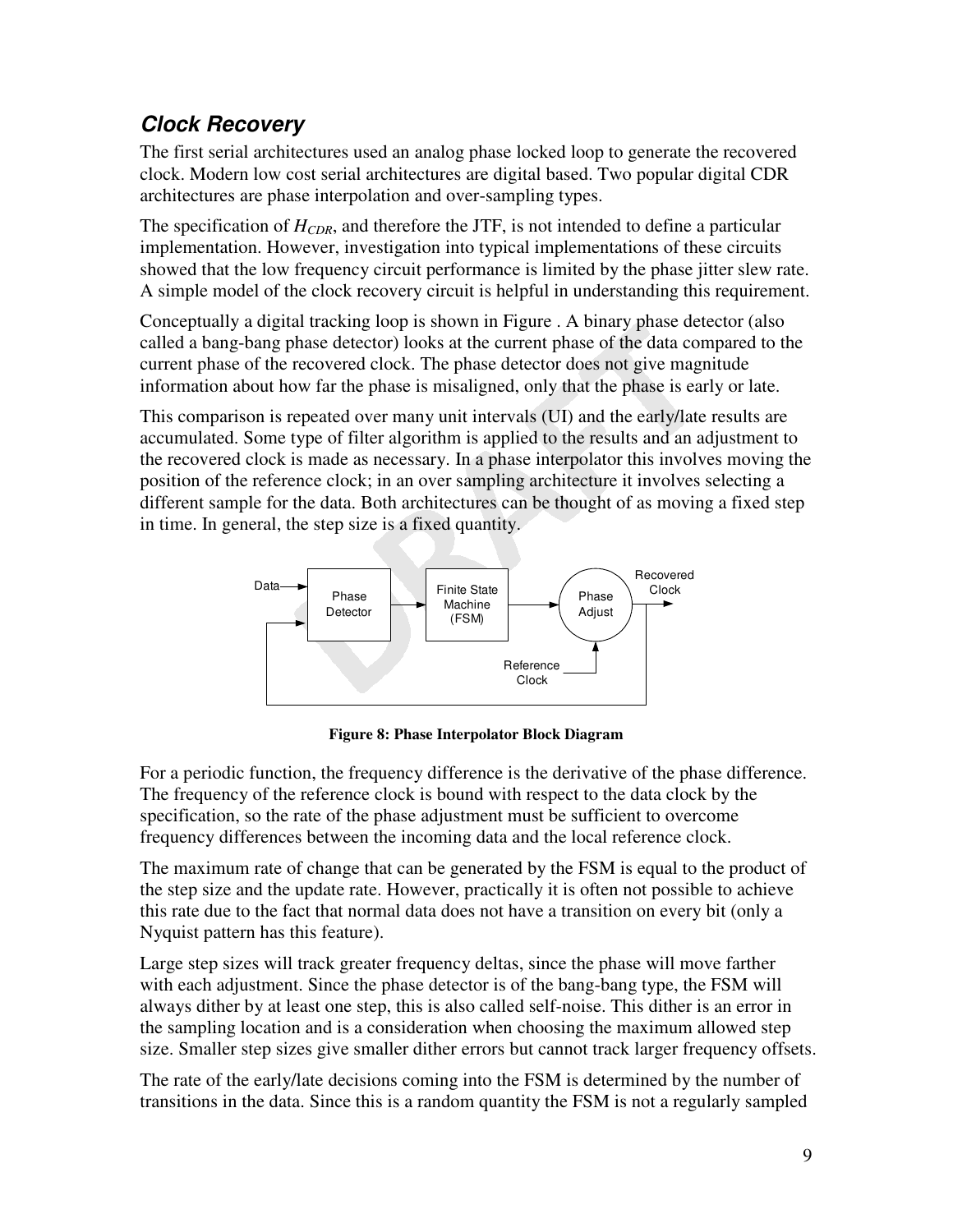system if it operates on every possible transition and cannot be easily modeled. For 8b10b encoding the maximum run length is 5 UI and the average edge density is 30%.

### **Step Size**

Assuming that one step can be made every *m* unit intervals, the maximum rate of change is

(13) 
$$
\left(\frac{d}{dt}\phi\right)_{\text{max}} = \frac{\text{stepsize}}{m \cdot UI}.
$$

Where *stepsize* is the number of ps that the phase changes per step, *m* is the number of UI that pass (on average) before a step occurs, and *UI* is the UI size.

For example, with a 5 ps step size, an *m* value of 5, and a 200 ps *UI* value the maximum slew rate of the CDR is

(14) 
$$
SR_{\text{max}} = \frac{5 \cdot 10^{-12} s}{5(200 \cdot 10^{-12} s)} = 5 \frac{ms}{s}
$$

This is not sufficient to track the SSC profile described above, as it had a maximum slew rate of 8.3 ms/s. This is plotted in Figure .



**Figure 9: Tracking 40ns SSC with 5 ps step size,** *m***=5** 

In this figure we can clearly see that the CDR can't slew fast enough to keep up with the sinusoid. Therefore, for "perfect" tracking the CDR must be able to slew as fast as the maximum slewing point on the sinusoid. As we noted earlier, the maximum slew rate of a sinusoid is equal to the sinusoid amplitude multiplied its frequency (in radians). From this, the maximum slew rate of a sinusoid is given by equation (14):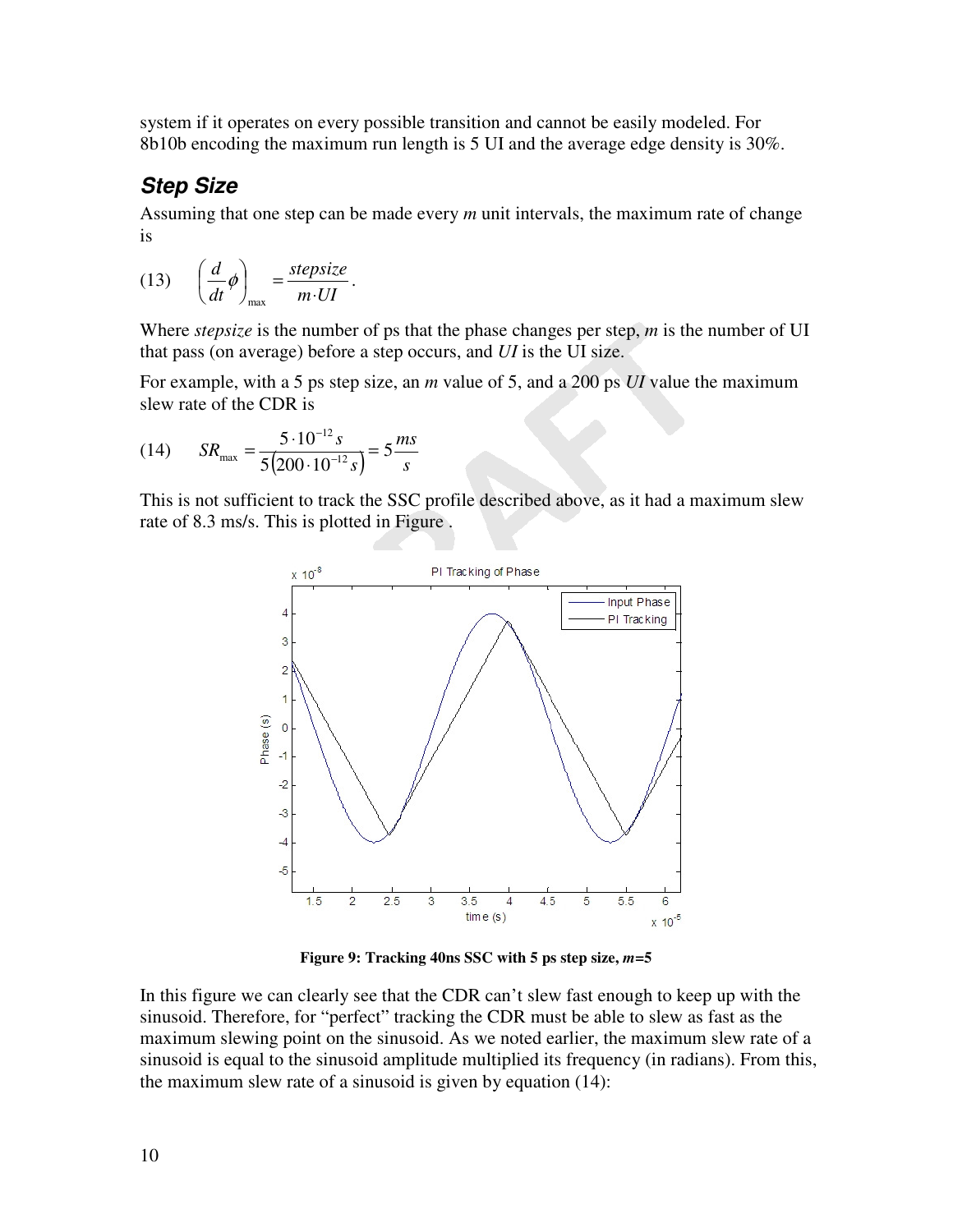(14) 
$$
A_{\text{max}} = \frac{0.005}{2 \pi f}
$$

and is shown in Figure . In this figure, the first horizontal line is an amplitude of 5 ps or one step, this occurs at about 100 MHz. The second horizontal line is 10 ps. This figure shows that for a given slew rate (5 ms/s) the maximum amplitude of a sinusoid at given frequency that can be tracked is fixed.



**Figure 10: Maximum amplitude traced by a 5 ps step with** *m***=5** 

Assuming the maximum SSC slew rate of 8.3 ms/s, a 200 ps UI, and *m*=5,equation (13) gives the minimum step size of 8.3 ps. A CDR with this step size is shown to be properly tracking the SSC profile in Figure 4.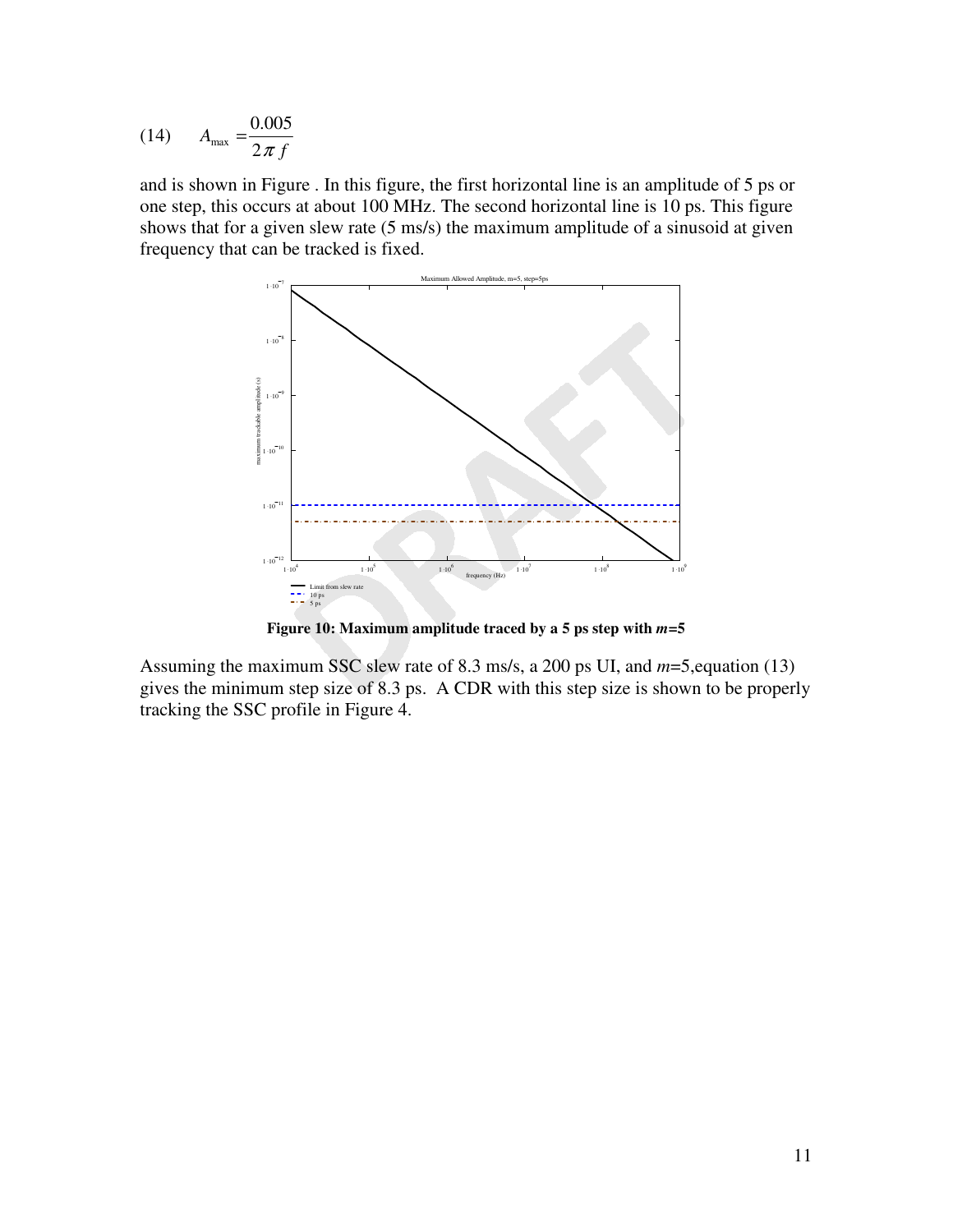

**Figure 4: Minimum step size tracking of SSC** 

The larger the under sampling value *m*, the larger the step size required to be able to track SSC unless some form of gain is introduced into the control loop. For a 200 ps UI, the graph in Figure 5 provides the minimum step size required to track SSC as a function of the under sampling integer, *m*.



**Figure 5: Minimum step size required to track SSC vs under sampling integer** *m*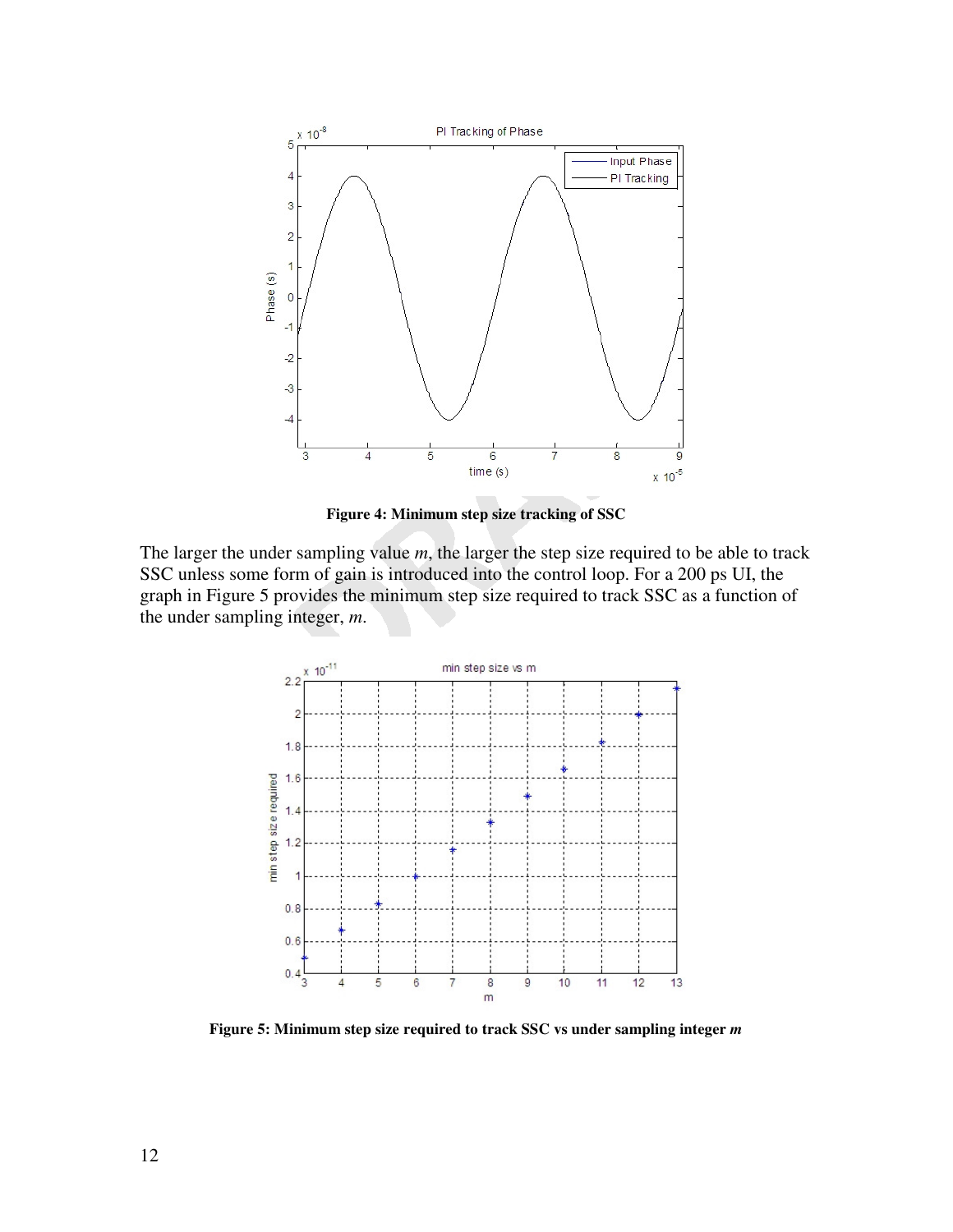Although the larger step size does a better job of tracking SSC, it also causes a larger dither component that closes the eye. The amount of acceptable dithering at steady state sets the upper limit of the step size.

The desire of good response at low frequencies and attenuation of dither at high frequencies can be optimized with the proper filter design. Proper filter design can add gain to the low frequencies and attenuation at the higher frequencies, enabling small step sizes to track SSC.

## **Slew Rate Limit**

It should now be clear that the slew rate limit of the clock recovery circuit also sets a performance limit. The USB 3.0 specification requires a transmitter to output less than 10 milliseconds per second of phase jitter slew rate for any frequency component that lies within the bandwidth of the clock recovery circuit. This is relative to the worst case SSC clock. This limit allows the typical SSC profile to pass but prevents pathological SSC profiles from breaking the clock recovery circuit.

The slew rate limit is measured by using *H* on the time stamps, *tn*, to obtain the phase jitter within the tracking bandwidth of the clock recovery function. The first difference is then taken to get the maximum slew rate. The maximum slew rate must not exceed the USB 3.0 specification of 10 ms/s for a two sided measurement, or 5 ms/s for a single sided measurement. An example of the slew rate limit measurement from the time record is shown below, the Matlab® code is given in appendix A.



**Figure 6: Example slew rate measurement** 

The implications for the single tone jitter tolerance are that the slew rate limit sets the maximum allowed jitter amplitude in the tracking band of the clock recovery circuit, as Figure 7 shows.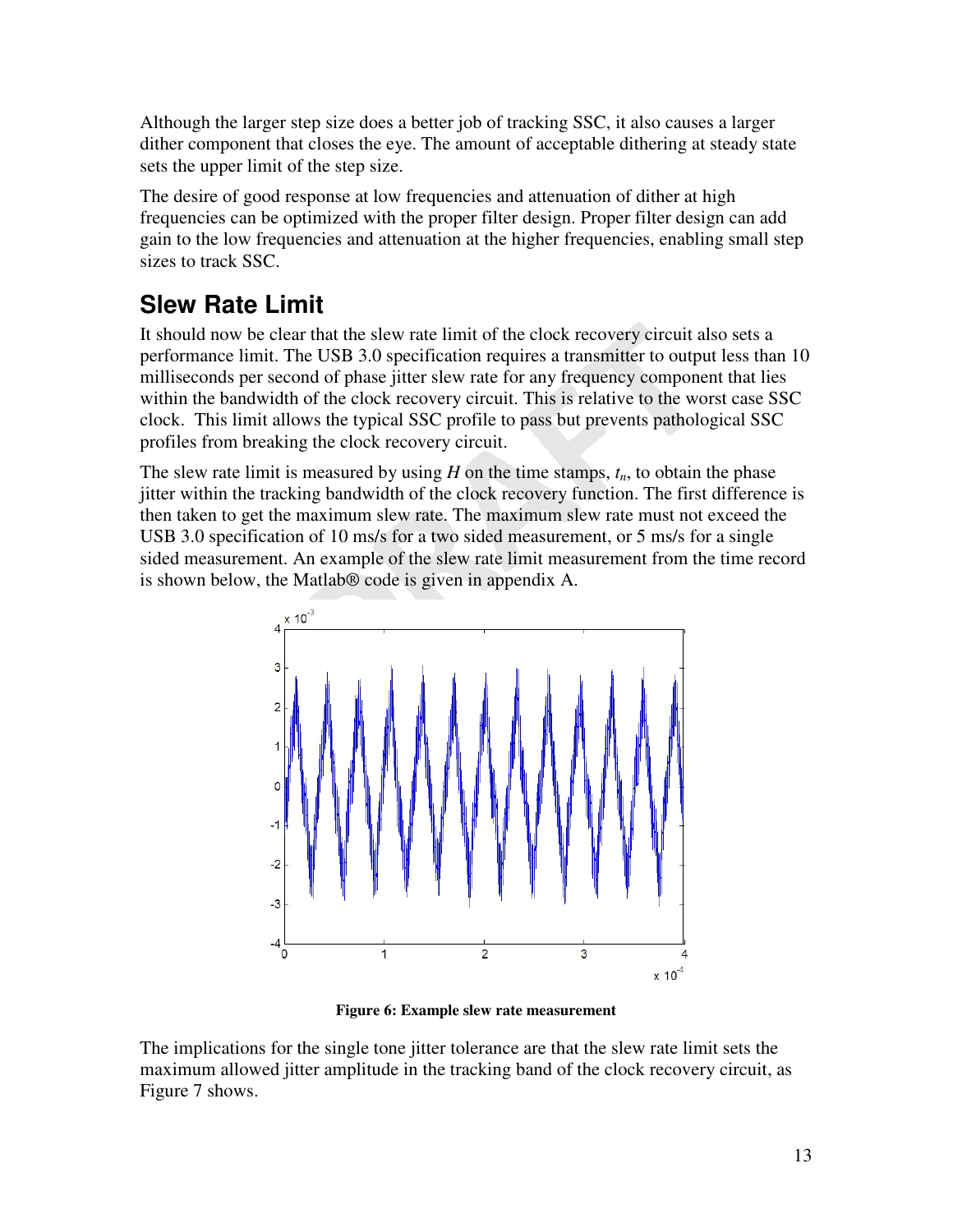

**Figure 7: JTF and Slew Rate Limit single tone** 

### **Summary**

The purpose of a Jitter Transfer Function (JTF) is to ensure that the jitter created by a transmitter can be tracked by a receiver. The jitter budget is important for interoperability between different components. It provides the design targets for the transmitter, system and receiver designers.

A key component of deriving the jitter budget is to understand the clock recovery model and the role of clock recovery in tracking the incoming jitter. The digital nature and limits of the clock recovery function has led to the introduction of the phase jitter slew rate limit and measurement. The clock recovery model used for the CDR is digital-based.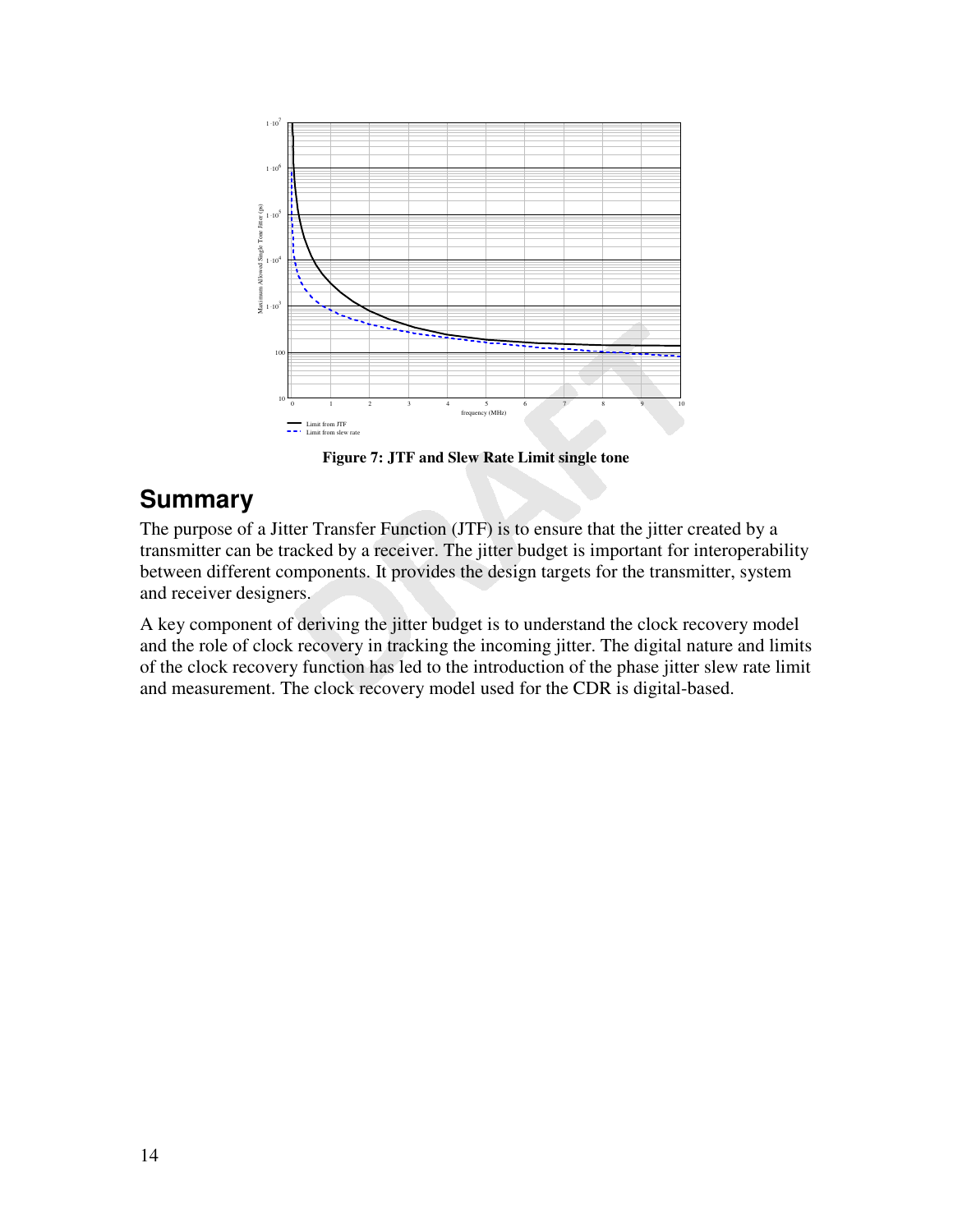#### **Appendix A: Slew Rate Measurement**

```
%**************************************************************************** 
\frac{6}{6} \star%* Copyright (c) 2008 Intel Corp. 
%* Andy Martwick 
\frac{6}{6} \star%* This program has been developed by Intel Corporation. 
\frac{6}{6} *
%* Intel specifically disclaims all warranties, express or 
%* implied, and all liability, including consequential and other 
%* indirect damages, for the use of this code, including liability 
%* for infringement of any proprietary rights, and including the 
%* warranties of merchantability and fitness for a particular 
%* purpose. Intel does not assume any responsibility for any 
%* errors which may appear in this code nor any responsibility to 
%* update it. 
%**************************************************************************** 
close all 
clear all 
load('Test1.mat') % load the file of the zero crossing times 
T=mean(TDS_y_data); % this is the average period, measured against an absolute.
phi=cumsum(TDS_y_data-T); % integrate the period jitter to get the phase jitter 
N=length(phi); \begin{array}{c} 8 \text{ N must be odd for the transforms to work} \\ t=0:T:(N-1)*T; \end{array} & build the time record
t=0:T:(N-1)*T;<br>
F=1/(2*T);<br>
\frac{8}{2} build the time record
                                   % nyquist
df=F/(N/2);
f=0:d\text{f}: (N/2-1)*df; % build the frequency record
%phi=20e-9*sin(2*pi*33e3*t)'; % use this synthetic SSC to confirm the 
transforms 
X=fft(phi)/N; % take the transform
% now build the transfer function from the spec 
s=2*pi*f*(-1)^{0}.5;zeta=0.707 
fc=10e6;wn=(fc*2*pi)/(1+2*zeta^2+( (1+2*zeta^2)^2+1)^* .5)^-.5H=(2*s*zeta*wn+wn^2)./(s.^2+2*zeta*wn*s+wn.^2);
Y=X.* [1 H/2 conj(fliplr(H/2))]'; \frac{1}{8} apply the transfer function y=ifft(2*Y)*N; \frac{1}{8} take the inverse and scale
                                   % take the inverse and scale
slr=diff(y)/T;
plot(t(100:N-1000),slr(100:N-1000)) % ignore the beginning and end
```